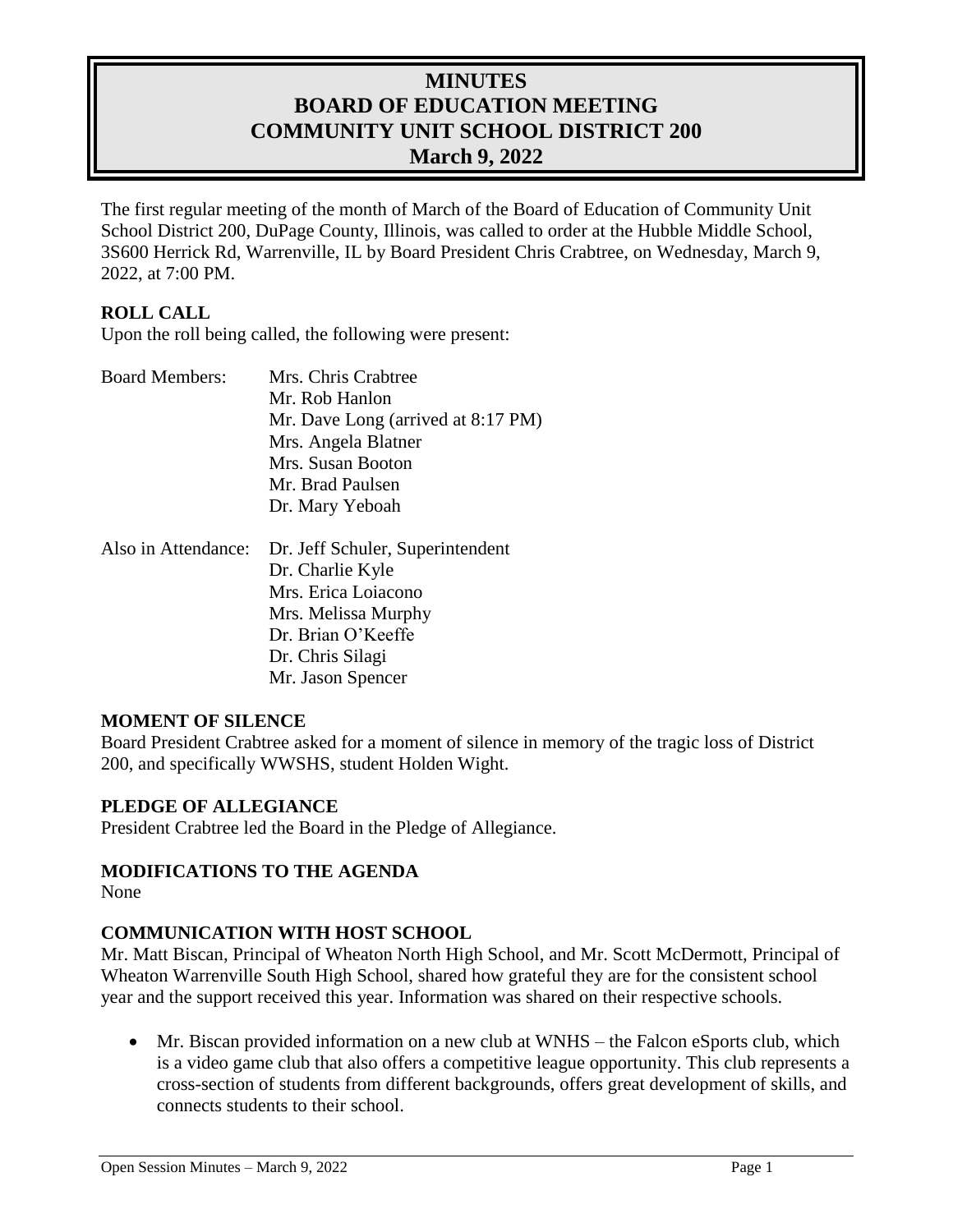Mr. McDermott provided information on a recent event held at WWSHS. The annual fashion show was run entirely by students in the fashion merchandising class. Annually, an organization is selected to be the recipient of the fundraiser. This year the International Rett Syndrome Foundation was selected and District 200's own Cammy B. was part of the event. It was great that the students found something that was not only important but also relevant to the school community.

## **RECOGNITIONS & ACHIEVEMENTS**

The Board recognized the following individuals:

High School National Merit Finalists

- WNHS Daniel Janiak and Marguerite Larson
- WWSHS Linnea Barron and Joshua Nigrelli

Mr. Matt Biscan, WNHS Principal – IL Principals Association – DuPage Region High School Principal of the Year

Maya Kalombo – WWSHS First Female Wrestler to Qualify for IHSA State Competition

## **BOARD PRESIDENT REPORT**

President Crabtree reported on the following:

- Had the opportunity to spend the morning with students and staff at Emerson last week. Spent time in Kindergarten and  $2<sup>nd</sup>$  grades. It was interesting to visit classrooms and see a common theme – working together, working in groups, working through conflict as they were working together.
- The quarterly IASB Large Unit District President meeting with IASB's Executive Director Tom Bertrand will be taking place later this month. Board members should reach out to President Crabtree if there are topics/issues you would like brought to the meeting.

### **SUPERINTENDENT REPORT**

Dr. Schuler reported on the following updates:

- Congratulations Winter Sports and Activities noted state speech competitions, basketball teams at both HS in sectional finals, and a community robotics team in a national competition.
- Preview of Choral Classic upcoming opportunity to enjoy the arts this weekend at WWSHS.
- Continued Support at Wheaton Warrenville South appreciation for the team at WWS that has supported the students and staff at the building through a difficult week, and appreciation for our mental health supports and providers in our schools.
- Bowl for the Torch upcoming opportunity on Saturday, March 19th at Fox Bowl to support our Special Services Department.
- Thank you PTA Council PTA Reflections recognition will take place on March  $21<sup>st</sup>$  and students will be recognized for participation in different forms of the arts for this annual program.
- Vision 2026 Strategic Plan Update the administration is actively working on the development of the new strategic plan for the District. The Portrait of a Graduate (POG) launched the strategic planning process. A draft of the strategies in the plan is being shared with the Board committees, and discussions around engagement and feedback opportunities for the staff and community will take place through April and early May. The intent is to bring the strategic plan to the Board in May for feedback and discussion, with final approval targeted for June.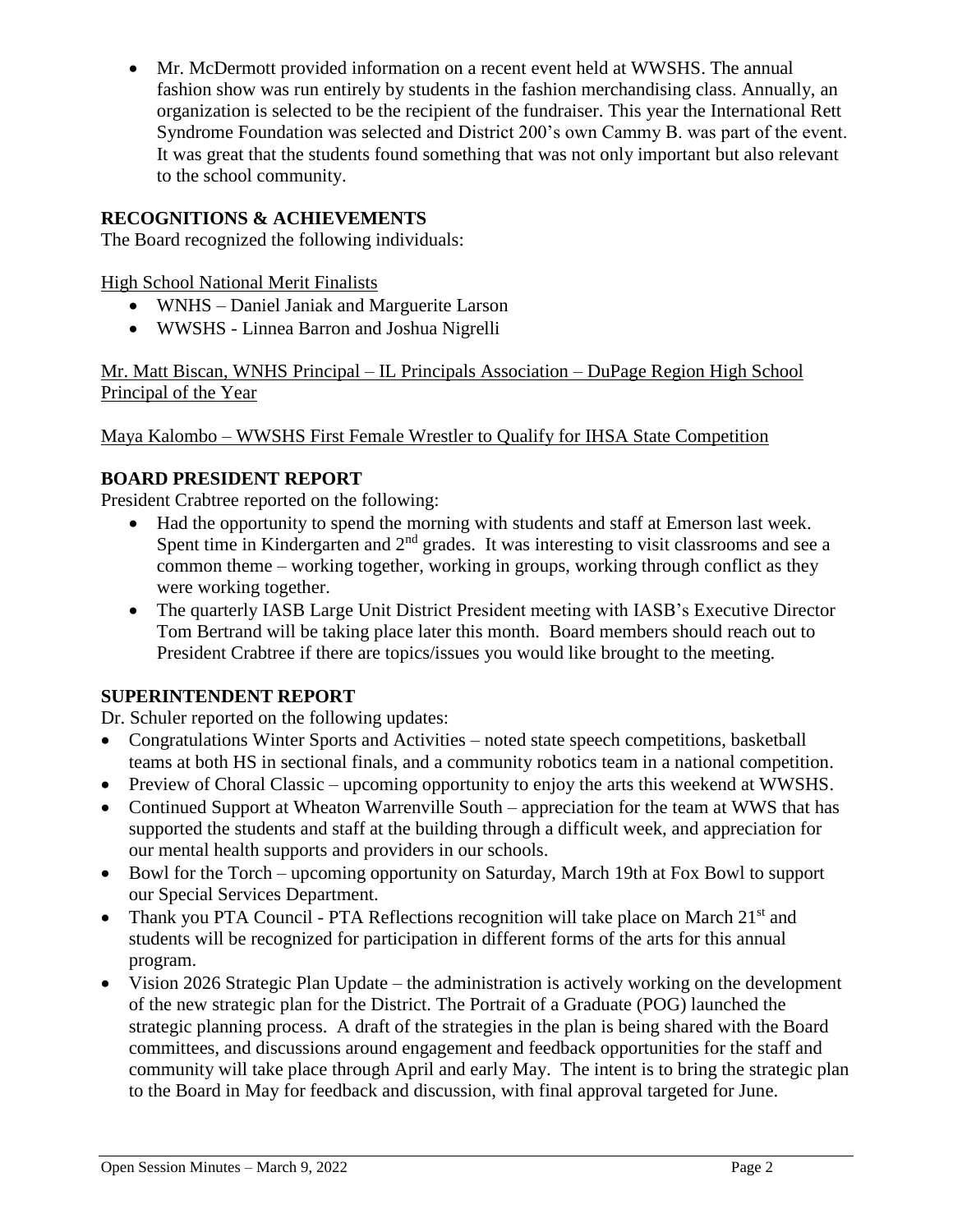- Monthly COVID-19 Data Update noted information on important data points, including:
	- o Adjustments were made to universal mitigations in the requirement for universal masking and quarantine. The required masking on buses was also lifted.
	- o Current D200 New Student and Staff Cases
	- o D200 COVID Data Dashboard (Quarantine & Case Data by School/Level)
	- o Zip Code Cases per 100,000 Residents
	- o D200 Student Partial & Full Vaccination Rates for Elementary, MS, & HS Levels
	- o D200 Safe Hours for School Environment (MIT COVID-19 Indoor Safety Guideline Online App)
	- o Hospitalizations: ICU and Non-ICU Bed Utilization
	- o Outbreak and Investigation IDPH Definition and D200 Investigation Protocol
	- o Have been watching one other universal mitigation closely distancing at lunch at the Elementary school level. The current distancing impacts spaces used for physical education (PE), Library Learning Center (LLC), etc. Have been working with teams and anticipate announcing the transition to make lunch spacing in line with classroom spacing at the Elementary level in the next weeks.

There were comments and/or questions on the following:

- Lunch distancing at the MS level why not transition to be the same as the elementary level?
- There is a specific set of guidance for a congregate setting like a school.
- The difficulty in the recent transitions made to mitigations for some parents, and continuing to follow the guidelines and not rush in the decisions that do not have direct implications on the learning.
- Continue to be mindful that people have very different understandings of what the removal of mitigations means for their lives.

#### **PUBLIC COMMENTS – Agenda Items & Non-Agenda Items**

In accordance with Board Policy 2.230, members of the public wishing to offer public comment had the opportunity to do so. A public comment sign-up sheet was made available until 7:00 p.m. at the meeting site. The Board Meeting was available for viewing via live stream on the District's YouTube channel at [www.youtube.com/communityunitschooldistrict200.](http://www.youtube.com/communityunitschooldistrict200)

Per Board Policy, the Board may shorten the time allocation for each person to less than three minutes to allow the maximum number of people the opportunity to speak. The Board did not shorten the time allocation for each person to speak due to the number of speakers.

| <b>Speaker</b>   | Topic                     |
|------------------|---------------------------|
| Ryan Kipfer      | <b>Vetting Candidates</b> |
| John Graham      | Race Education            |
| Greg Higgins     | General                   |
| Alicia O'Connell | Edison                    |
| Jeanne Ives      | Edison/COVID              |
|                  |                           |

### **CONSENT AGENDA**

- 1. Approval of Advanced Placement (AP) Spanish Literature and Culture Textbook Recommend approval of AP Spanish Literature and Culture Textbook as presented.
- 2. Approval of Advanced Placement (AP) Art History Textbook Recommend approval of AP Art History Textbook as presented.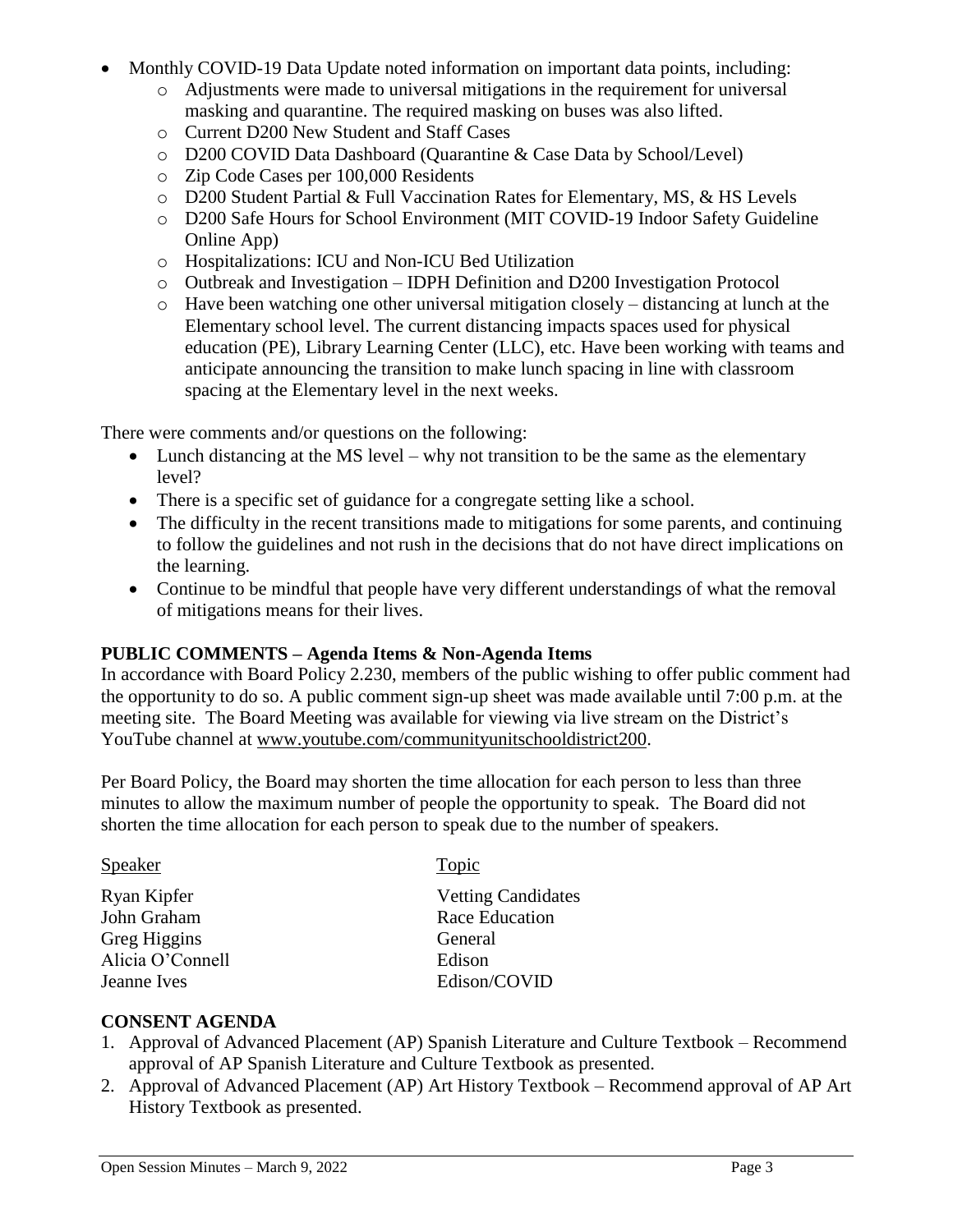- 3. Approval of Advanced Placement (AP) French Language and Culture Textbook Recommend approval of AP French Language and Culture Textbook as presented.
- 4. Approval of Advanced Placement (AP) Physics Textbook Recommend approval of AP Physics Textbook as presented.
- 5. Approval of Introduction to Teaching Textbook Recommend approval of Introduction to Teaching Textbook as presented.
- 6. Approval of Accounting 1 & 2 Textbook Recommend approval of Accounting 1 & 2 Textbook as presented.
- 7. Approval of Forensic Science Textbook Recommend approval of Forensic Science Textbook as presented.
- 8. Approval of Web Design 1 & 2 Textbook Recommend approval of Web Design 1 & 2 Textbook as presented.
- 9. Approval of French 4 Textbook Recommend approval of French 4 Textbook as presented.
- 10. Approval of Professional Learning Expenditure Request for Board Members Recommend approval of professional learning expenditure request for Board Members as presented.
- 11. Approval of the Resolution to Authorize Transfer (Repayable Inter-Fund Loan) from Working Cash Fund to IMRF Fund – Recommend approval of the resolution authorizing transfer as presented.
- 12. Approval of the Resolution to Authorize Transfer (Repayable Inter-Fund Loan) from Working Cash Fund to Education Fund – Recommend approval of the resolution authorizing transfer as presented.
- 13. Approval of Bills Payable and Payroll Recommend approval of the bills payable and payroll as presented.
- 14. Approval of Minutes February 6, 2022 Emergency Meeting, Open and Closed, February 9, 2022, Open and Closed, February 23, 2022, Regular Meeting and Committee of the Whole Open, and Approval to Destroy Recordings of Closed Sessions Prior to October 2020 As Allowable by Law – Recommend approval of the minutes as presented and approval to destroy recordings of closed sessions prior to October 2020 as allowable by law.
- 15. Approval of Personnel Report to Include Employment, Resignation, Retirement, and Leave of Absence of Administrative, Certified, Classified, and Non-Union Staff – Recommend approval of the personnel report as presented.

There were comments and/or questions on the following:

• The Board will be approving Dr. Mary Davis as the next Principal of Jefferson Early Childhood Center.

# **MOTION**

Member Booton moved, Member Hanlon seconded to accept the Consent Agenda as presented. Upon a roll call vote being taken, the vote was: AYE 6, NAY 0. **The motion carried 6-0.** 

# **POLICY APPROVAL CONSENT AGENDA**

- 1. Approval of Revised Policy 4:160 Environmental Quality of Buildings and Grounds Recommend approval of revised policy 4:160 as presented.
- 2. Approval of Revised Policy 4:170 Safety Recommend approval of revised policy 4:170 as presented.
- 3. Approval of Revised Policy 5:10 Equal Employment Opportunity and Minority Recruitment Recommend approval of revised policy 5:10 as presented.
- 4. Approval of Revised Policy 5:100 Staff Development Program Recommend approval of revised policy 5:100 as presented.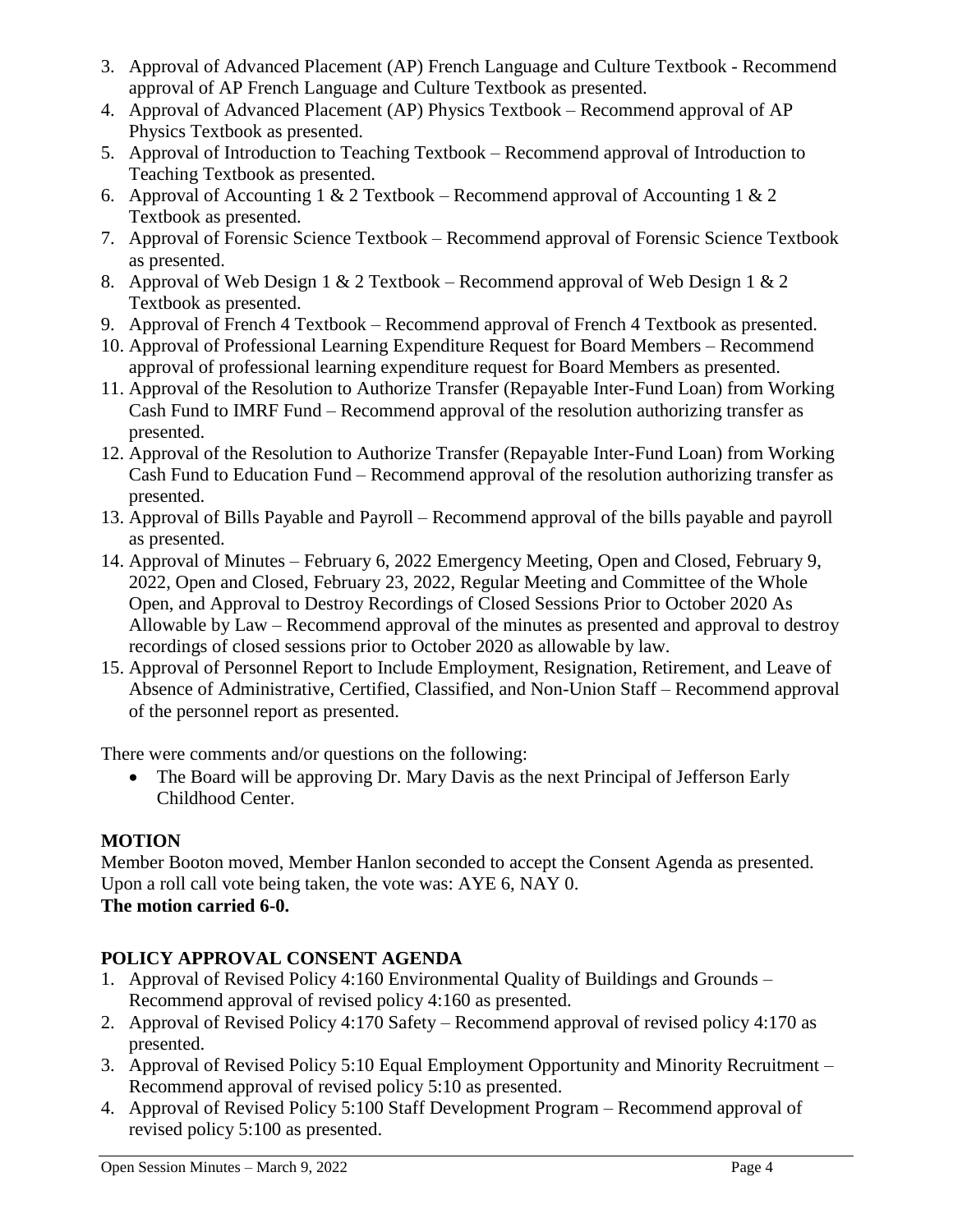- 5. Approval of Revised Policy 5:125 Personal Technology and Social Media; Usage and Conduct – Recommend approval of revised policy 5:125 as presented.
- 6. Approval of Revised Policy 5:150 Personnel Records Recommend approval of revised policy 5:150 as presented.
- 7. Approval of Revised Policy 5:185 Family and Medical Leave Recommend approval of revised policy 5:185 as presented.
- 8. Approval of Revised Policy 5:250 Leaves of Absence Recommend approval of revised policy 5:250 as presented.
- 9. Approval of Revised Policy 5:330 Sick Days, Vacation, Holidays, and Leaves Recommend approval of revised policy 5:330 as presented.
- 10. Approval of Revised Policy 5:50 Drug- and Alcohol-Free Workplace; E-Cigarette, Tobacco, and Cannabis Prohibition – Recommend approval of revised policy 5:50 as presented.
- 11. Approval of Revised Policy 5:90 Abused and Neglected Child Reporting Recommend approval of revised policy 5:90 as presented.
- 12. Approval of Revised Policy 6:180 Extended Instructional Programs Recommend approval of revised policy 6:180 as presented.
- 13. Approval of Revised Policy 6:50 School Wellness Recommend approval of revised policy 6:50 as presented.
- 14. Approval of Revised Policy 7:160 Student Appearance Recommend approval of revised policy 7:160 as presented.
- 15. Approval of Revised Policy 7:180 Prevention of and Response to Bullying, Intimidation, and Harassment – Recommend approval of revised policy 7:180 as presented.
- 16. Approval of Revised Policy 7:190 Student Behavior Recommend approval of revised policy 7:190 as presented.
- 17. Approval of Revised Policy 7:20 Harassment of Students Prohibited Recommend approval of revised policy 7:20 as presented.
- 18. Approval of Revised Policy 7:200 Suspension Procedures Recommend approval of revised policy 7:200 as presented.
- 19. Approval of Revised Policy 7:210 Expulsion Procedures Recommend approval of revised policy 7:210 as presented.
- 20. Approval of Revised Policy 7:240 Conduct Code for Participants in Extracurricular Activities Recommend approval of revised policy 7:240 as presented.
- 21. Approval of Revised Policy 7:30 Student Assignment and Intra-District Transfer Recommend approval of revised policy 7:30 as presented.
- 22. Approval of Revised Policy 7:60 Residence Recommend approval of revised 7:60 as presented.

There were comments and/or questions on the following:

• The above policies were posted for public review and comment. There was no feedback received from the public.

## **MOTION**

Member Paulsen moved, Member Booton seconded to approve the Policy Approval Consent Agenda as presented. Upon a roll call vote being taken, the vote was: AYE 6, NAY 0. **The motion carried 6-0.** 

## **ACTION ITEMS**

Approval to Post K-5 Math Program for Community Review

Beginning the 2020-21 school year, Zearn, a K-5 digital math program was utilized to improve teaching and learning in a virtual environment. This year, an additional math resource, Illustrative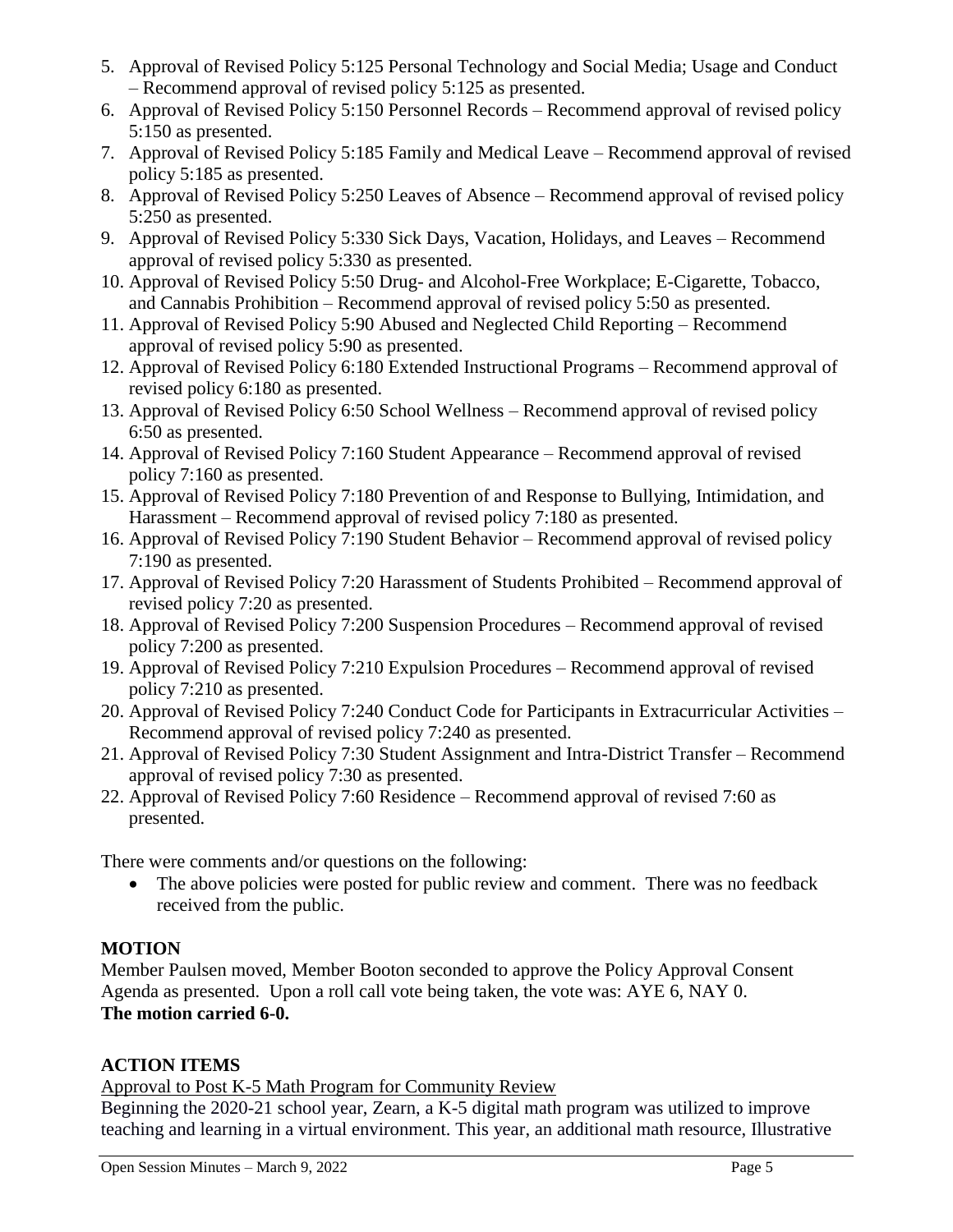Math (IM), was piloted. A committee of elementary teachers, principals, and coaches provided feedback and made a recommendation for long-term adoption.

Mrs. Melissa Murphy, Assistant Superintendent of Educational Services, and Mrs. Danielle Moran, Director of Elementary Instruction and Virtual Learning, provided an update on learning acceleration priorities for mathematics teaching and learning. One strategy used to support learning acceleration is utilizing a high-quality resource. Through a pilot of both Zearn and IM, staff has been engaged in a process to recommend a program for long-term adoption that supports the learning acceleration goals and best practices for instruction. Administration shared information about the pilot, the resources, and plans to support staff with an adoption. All community members that provide feedback on IM will receive a phone call from a member of the Educational Services Department, and the feedback will be shared with the Board of Education. The Elementary Math presentation included information on the following:

- Guiding Question 1 What is learning acceleration and how is it implemented in math classes?
	- o Academic Impact of COVID-19
		- Pandemic has caused unprecedented disruptions to regular school routines.
		- Serving students with varied academic needs is a more significant challenge due to pandemic.
		- D200 approach focus on acceleration and not remediation.
		- **Learning acceleration has been a key strategic focus this year and will** continue to be a focus to best support students.
	- o Acceleration versus Remediation
		- Acceleration is about going forward and preparing students for success in the present with a focus on current grade-level standards.
		- **Remediation is about spending significant time below grade-level standards** before moving into new learning and grade-level standards.
	- o Prioritizing Mathematics Teaching and Learning
		- D<sub>200</sub> learning acceleration plan prioritized math teaching and learning.
		- Skills and concepts build upon one another making it challenging to master new content and skills.
		- Work plan included: focus on grade-level content for all students; preassessment and ongoing formative assessment to plan just in time supports; best practices of instruction for math as recommended by the National Council of Teachers of Math; utilizing a high-quality resource.
		- Math coaches have been instrumental in supporting and leading staff.
- Guiding Question 2 How does a high-quality resource support learning acceleration?
	- o Importance of a High-Quality Resource supports learning acceleration
		- Creates a strong coherence within a grade level and between grade levels.
		- Provides teacher supports that are aligned to best practices in instruction.
		- **Ensures long-term success by advancing learning and improving achievement** for all students.
- Guiding Question 3 How has District 200 engaged in a process to recommend a highquality resource for elementary math instruction?
	- o Timeline and Process
		- <sup>2020-21:</sup> Piloted Zearn; Formed math committee to monitor implementation and serve as a feedback loop. The committee recommended piloting a second resource for the 2021-22 school year.
	- 2021-22: Continued use of Zearn; Piloted Illustrative Math (IM) during second trimester; pilot teachers and math coaches made a recommendation. o High-Quality Math Resources Reviewed and Piloted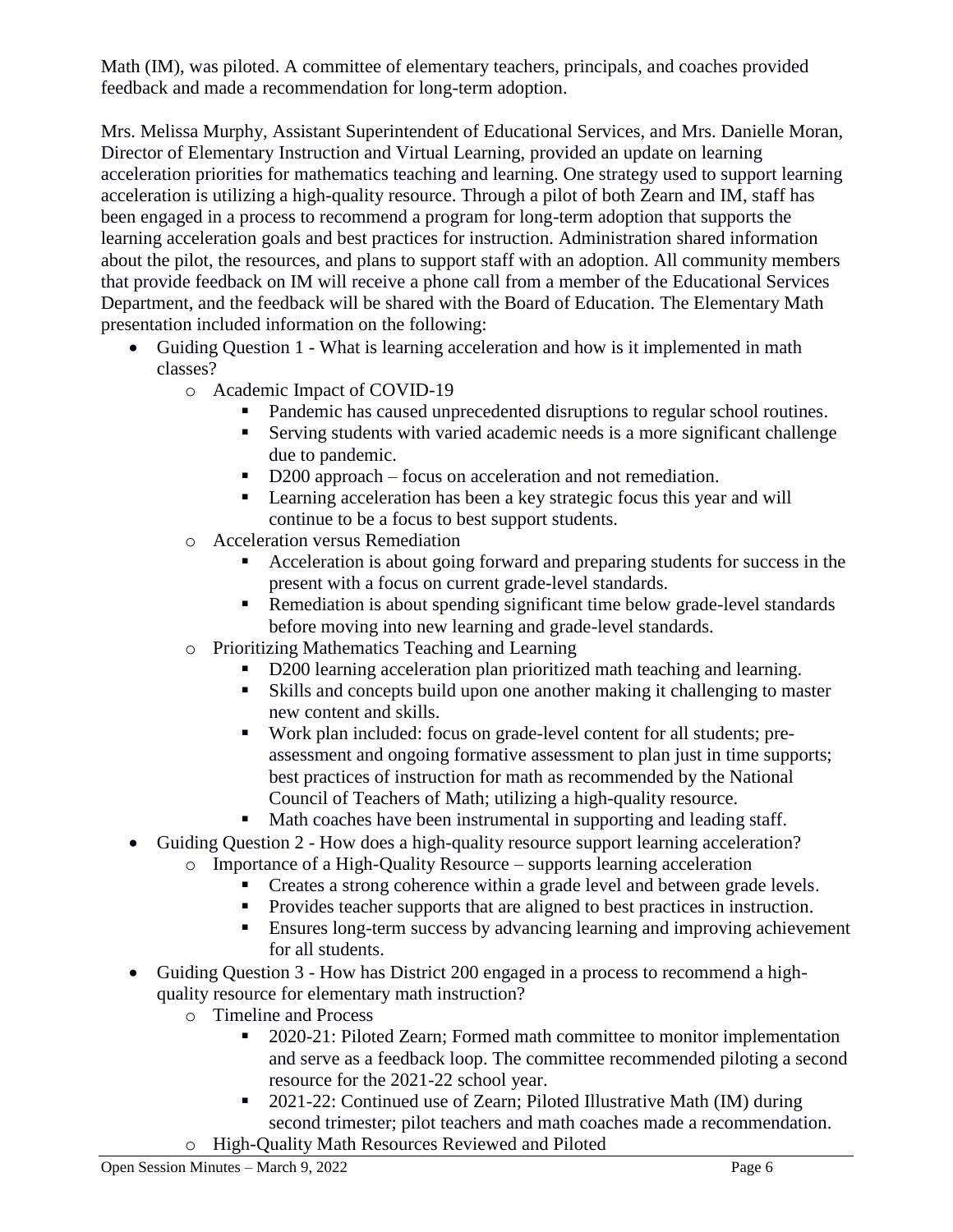- Zearn: selected as the main resource starting in 2020 because of the digital component; allowed access to asynchronous learning; lesson guidance includes whole group and small group instruction.
- Illustrative Math: focused on problem-solving, student discourse, and solving real world problems; participate in hands-on learning through centers; strong alignment to research-based practices that maximize learning for diverse learners.
- o Rationale for the Recommendation of Illustrative Math
	- Creates a strong coherence within a grade level and between grade levels.
	- Provides teacher supports that are aligned to best practices in instruction.
	- **Ensures long-term success by advancing learning and improving achievement** for all students.
- Guiding Question 4 What are the future plans to support implementation?
	- o Continued Work and Support
		- **Professional learning for math coaches and principals to support and lead the** implementation of the instruction vision for math teaching & learning.
		- Professional learning for all staff on getting to know the resource.
		- Development of pacing guides and other support materials.
		- Ongoing professional development for the 2022-23 school year for teachers.
		- Ongoing support from math coaches at our thirteen elementary buildings.
		- o Tonight's Recommendation
			- Approval to post Illustrative Math materials for community review.

There was additional information/comments on the following:

- Acceleration is a high-impact academic approach that will increase student achievement and close achievement gaps.
- In acceleration, staff does revisit past skills and concepts, but this is done in the context of what is currently being taught. This is different from remediation which focuses on drilling students on isolated skills and reviewing everything that was missed.
- Our teachers have focused on the eight best practices of teaching that are recommended by the National Council of Teachers of Mathematics (NCTM).
- Have been able to expand math coach positions with the federal relief funds to support each of our schools.
- Providing a high-quality resource that supports acceleration by allowing for horizontal and vertical articulation from grade to grade.
- IM has built-in assessments that will help facilitate discussions amongst teachers in their PLC (professional learning community). There are daily checks/assessments and summative mid/end of unit tests.
- IM is aligned to the Illinois Learning Standards and the NCTM teaching practices, promotes the use of instructional routines to address the learning needs of multilingual learners and students with special needs, and aligns to all descriptors of the D200 Portrait of a Graduate.

There were questions/comments/discussions on the following:

- The number of classrooms that are piloting Illustrative Math (IM).
- Previous resources Math Expressions and Everyday Math, and why the switch was made from Math Expressions to Zearn. This included the need for a digital resource that would be ready to go due to the unknown learning environment during the pandemic.
- The recommended shifts of instructional practice did not exist at the time Math Expressions was adopted, leading to the recommended switch to a new instructional resource.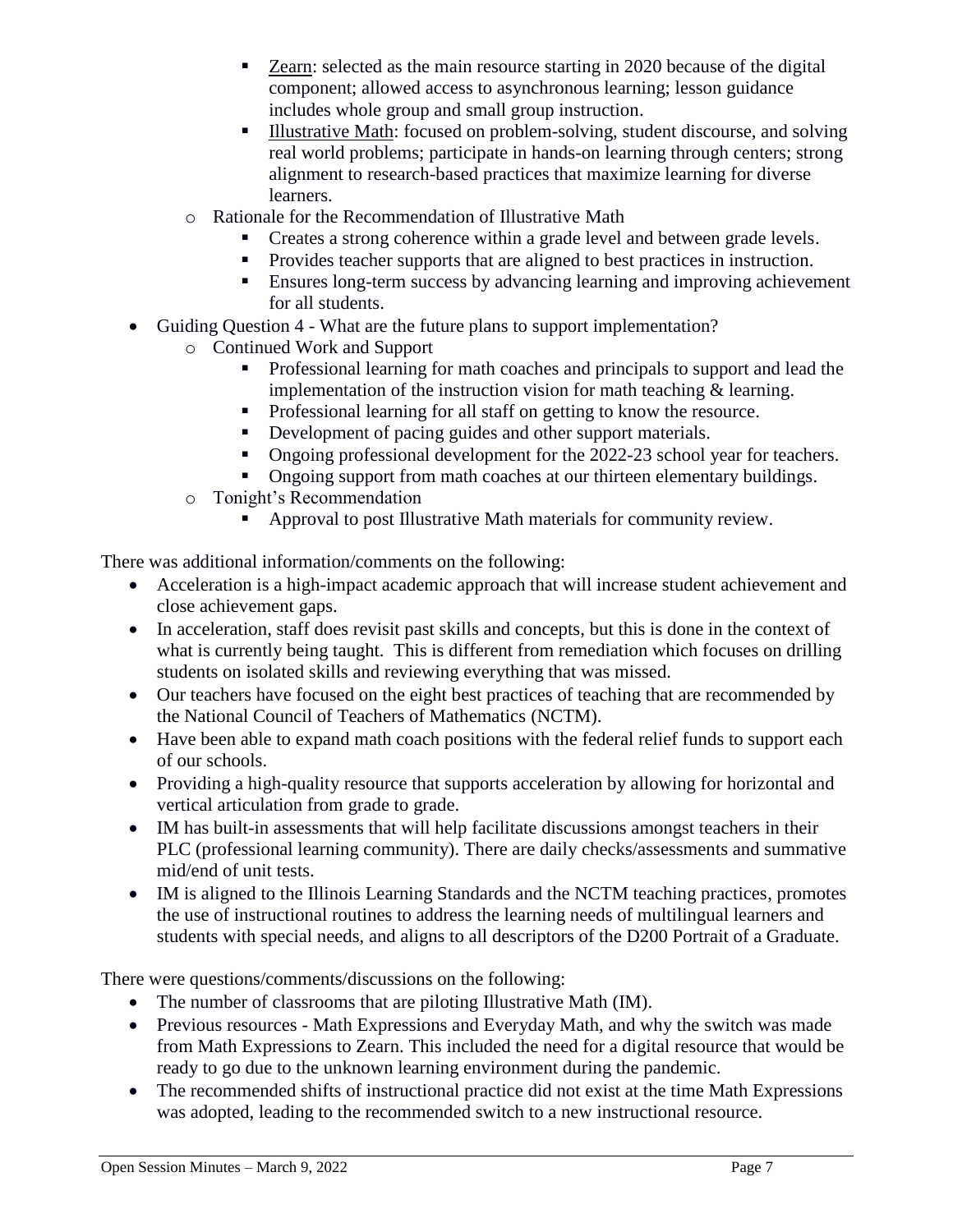- Acceleration and the impact in the classroom when introducing acceleration content at the same time as standard content. It all starts with pre-assessments and what knowledge students have coming into a particular unit, and the tasks that encompass both previous and current grade-level content. Through PLCs, there are conversations to identify those key skills that need to be addressed within the upcoming unit.
- The role of math coaches and classroom teachers in addressing unfinished learning.
- IM as it relates to differentiation math opportunities comes with a pre-assessment for every unit of study. The pre-assessments will determine what students know before that unit begins, thus being the first step in terms of differentiation.
- IM provides multiple entry points so every student can access the learning. This means there are key strategies/instructional routines that students will learn, thus becoming a habit/routine for them.
- IM is very collaborative and students have many opportunities every single day to talk to, engage with, and learn from one another.
- Having math coaches available to support teachers once the pre-assessments are complete make a big difference for staff.
- There is not a digital component included in the recommendation. The team is engaging with the Instructional Technology & Innovation Coach at the elementary level and researching digital tools for math instruction and technology integration to look like. The goal is to enhance the experience, not substitute it.
- Sensitivity to another tool and another resource to learn for teachers, and making sure we are working with all elementary teachers during the transition.
- The increase in the number of math coaches in the District; federal relief funds through 2024 as the funding source for math coaches; do not anticipate those positions going away after 2024; will need to evaluate how we continue that resource assuming we continue to still find it a valuable resource.

It was recommended the Board approve the posting of Illustrative Math for community review.

## **MOTION**

Member Hanlon moved, Member Booton, approve the posting of Illustrative math for community review as presented. Upon a roll call vote being taken, the vote was AYE 6, NAY 0. **The motion carried 6-0.**

\*Board Secretary Long arrived at the start of the presentation of Action Item #2.

## Approval to Post FLES Spanish Language Arts Curriculum for  $2<sup>nd</sup>$  and  $3<sup>rd</sup>$  Grade for Community Review

The Illinois School Code, 105 ILCS, Section 5/17-1, requires Boards of Education to prepare and Spanish Language Arts is a requirement for Transitional Bilingual Education programs. One programming model for Spanish Language Arts is FLES (Foreign Language Elementary Schools). This year both Johnson and Pleasant Hill are providing all students in first grade the opportunity to learn Spanish and enrich their skills through FLES. The program will continue to expand by one grade level every year.

Mrs. Melissa Murphy and staff provided an overview of the curricular work completed for grades 2 and 3 and updated the Board of Education on the implementation of the FLES program at Johnson and Pleasant Hill Schools and featured the following administration members:

- Dr. Limaris Pueyo, Director of Multilingual Learners and Equity
- Mr. Derick Edwards, Principal of Johnson Elementary School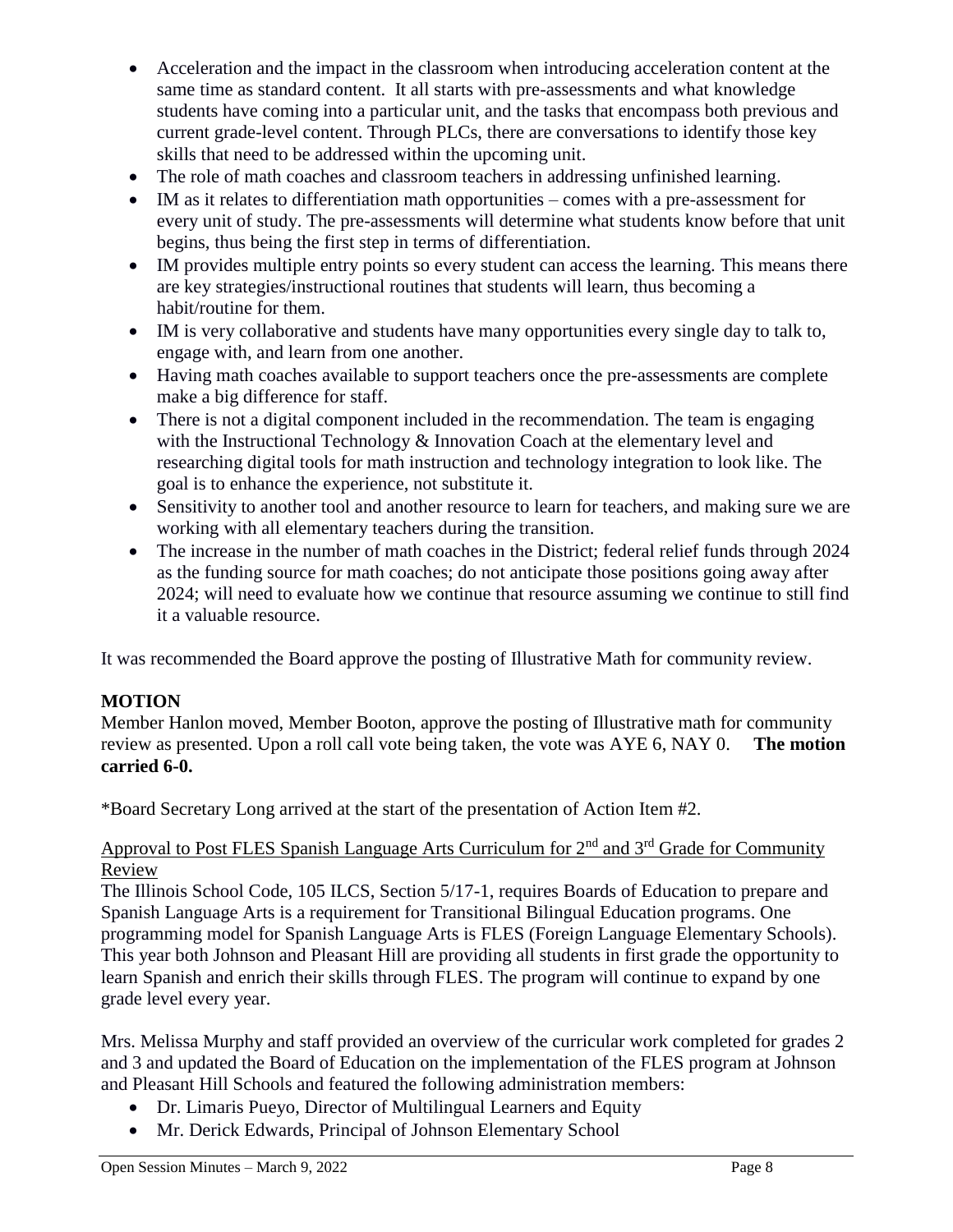- Mrs. Emily Varghese, Asst. Principal of Johnson Elementary School
- Ms. Paraskevi Stamatoukos, Principal of Pleasant Hill Elementary School

The Spanish Language Arts Through FLES presentation included information on the following:

- Guiding Question 1 What is FLES and how does it support academics, SEL, and equity?
	- o Spanish Language Arts Vision and Programming
		- Enhance students' cultural understanding while developing Spanish proficiency in listening, speaking, writing, and reading.
		- The program values and promotes multilingualism, multiculturalism, and fosters a culture that advocates for equity and access.
		- FLES (Foreign Language Elementary School) is one programming model for Spanish Language Arts. With FLES the target language is taught as a separate subject.
	- o Language Learning and Academic Achievement
		- Extensive research on language learning suggests learning a new language leads to increased academic achievement and cognitive function.
		- Aids in the development of students' reading abilities, ability to transfer skills from one language to another, enhanced knowledge of English structure and vocabulary, enhanced problem-solving skills, improved verbal and spatial abilities, improved memory function (long & short term), more flexible and creative thinking, and higher standardized test scores.
	- o Social-Emotional Learning and Equity
		- SEL Relationships the program unites students of various cultures through learning a language together; supports relationships that enhance students' sense of belonging and school connectedness; helps students develop a more positive attitude toward the target language (Spanish) and/or speakers of that language.
		- $\blacksquare$  Windows & Mirrors students from Spanish-speaking backgrounds can see themselves reflected and/or can connect with material taught at school and offers other students a lens into another culture; which leads to increased engagement and more meaningful learning.
- Guiding Question 2 How is the FLES being implemented at Johnson and Pleasant Hill?
	- o Johnson Elementary
		- All first-grade students receive sixty minutes of FLES instruction one day a week.
		- **Three Spanish Bilingual Specialists collaborate to design FLES lessons and** deliver instruction simultaneously to their first-grade classroom.
		- Students engaged in learning through interactive games, activities, Total Physical Response (TPR), structured conversations with peers, and FLES/classroom teacher.
		- Native speakers' sense self-confidence and discussion participation have increased; they are very enthusiastic.
		- Non-native speakers are beginning to use Spanish outside of FLES classes.
		- The team has gained valuable insights to help with planning for the future.
	- o Pleasant Hill Elementary
		- One Spanish Bilingual Specialist delivers FLES instruction to all first graders.
		- Students receive twenty minutes of instruction three times a week.
		- FLES lesson and instruction help native speakers learn to read in both languages and promote collaboration.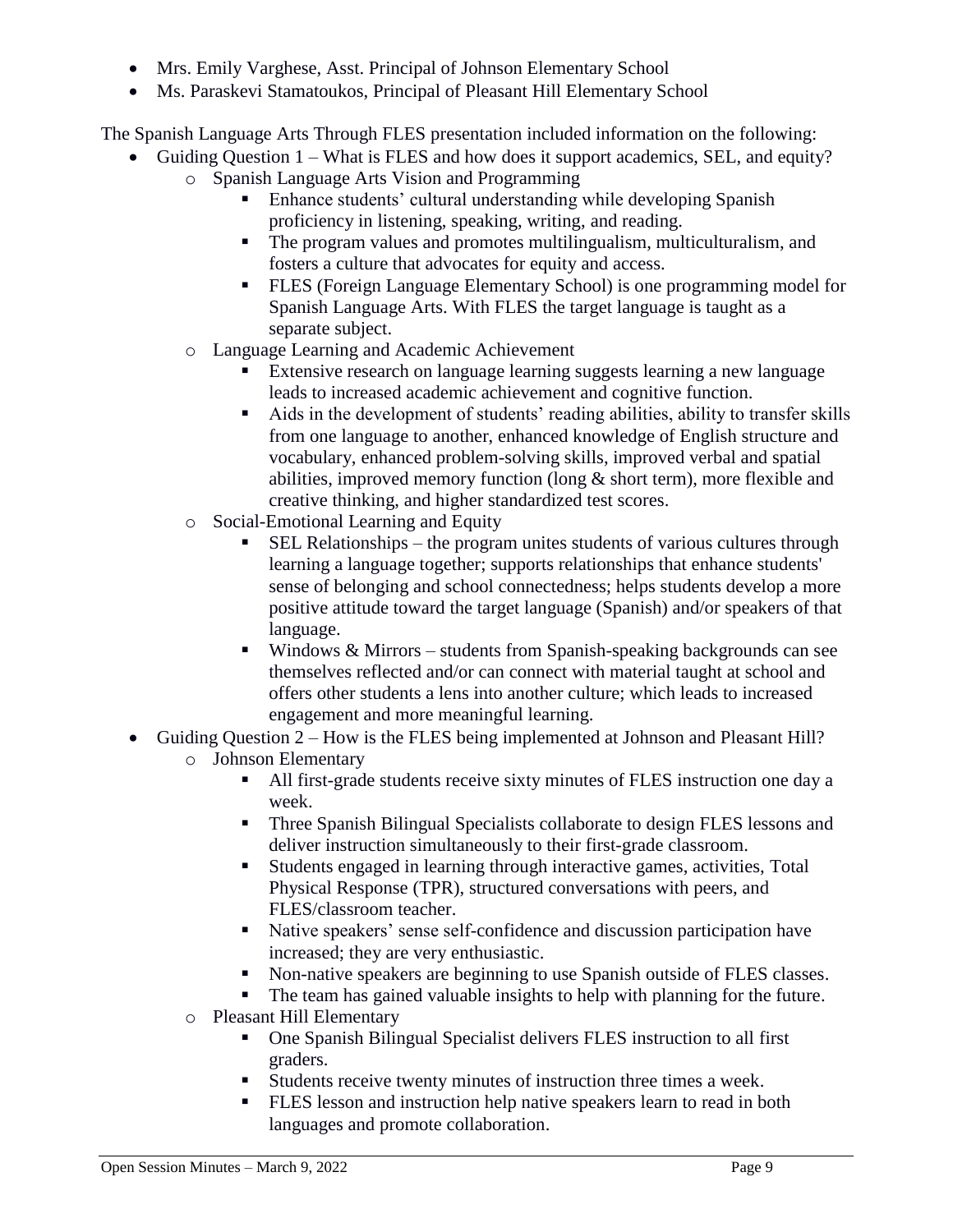- Guiding Question 3 What further curricular work was completed this year?
	- o First Third Grade FLES Curriculum
		- Three grade levels (First, Second, Third grades).
		- Six units; each unit is 6-7 weeks, interweaves Spanish speaking cultural lessons and supports the acquisition of grade level Spanish academic language.
- Guiding Question  $4 What$  are the future work projects?
	- o Future Work Projects
		- Develop the Spanish Language Arts curriculum and assessments for grades four and five.
		- Continued collaboration and work with MS and HS to finalize the programming from K-12 grades to meet the following goals:
			- Expand Spanish opportunities in MS (Spanish I, II, and Heritage courses).
			- Create a path for students to enroll in Spanish III as a freshman.
			- Increase the number of students earning the Seal of Biliteracy.
			- Encourage students to explore bilingual education through our Education Pathway.
	- o Tonight's Recommendation
		- Approval to post  $2<sup>nd</sup>$  and  $3<sup>rd</sup>$  grade FLES Spanish Language Arts curriculum as presented for community review.

There was additional information/comments on the following:

- This is the first year of implementation of the FLES programming model at both Johnson and Pleasant Hill Elementary Schools.
- Experimenting with the FLES models at both Johnson and Pleasant Hill this year to see which model is best for students. Also seeing different implementation styles based on the teacher and his/her style.
- The students and the classroom teacher are participating in the lesson together.
- Have seen students bonding together outside of the classroom in the hallways, lunchroom, on the playground, after school, and using the language.
- FLES is bringing kids together and enhancing what is already there in the school environment.
- Bringing in many different modalities into the FLES instruction incorporating technology, small group work, whole-class instruction, and independent work.
- Emphasizing the skills that can transcend language throughout to help students understand those same skills can help you learn how to read and access any language.
- Collaborated with the FLES teachers to develop the second and third grade recommended units.

There were questions/comments/discussions on the following:

- How long will it take for every student in the district to have access to these kinds of language opportunities from EC-12 and the aspiration to see this expanded to other buildings? Noted native speaking students provide the context to apply that language outside of the classroom.
- The need to be careful to assume this experience at Johnson and Pleasant Hill can be replicated in a building that does not have the same bilingual or Spanish-speaking population. Expanding programming opportunities in the future to other buildings may not look exactly the same way, and would need to be part of conversations in strategic planning.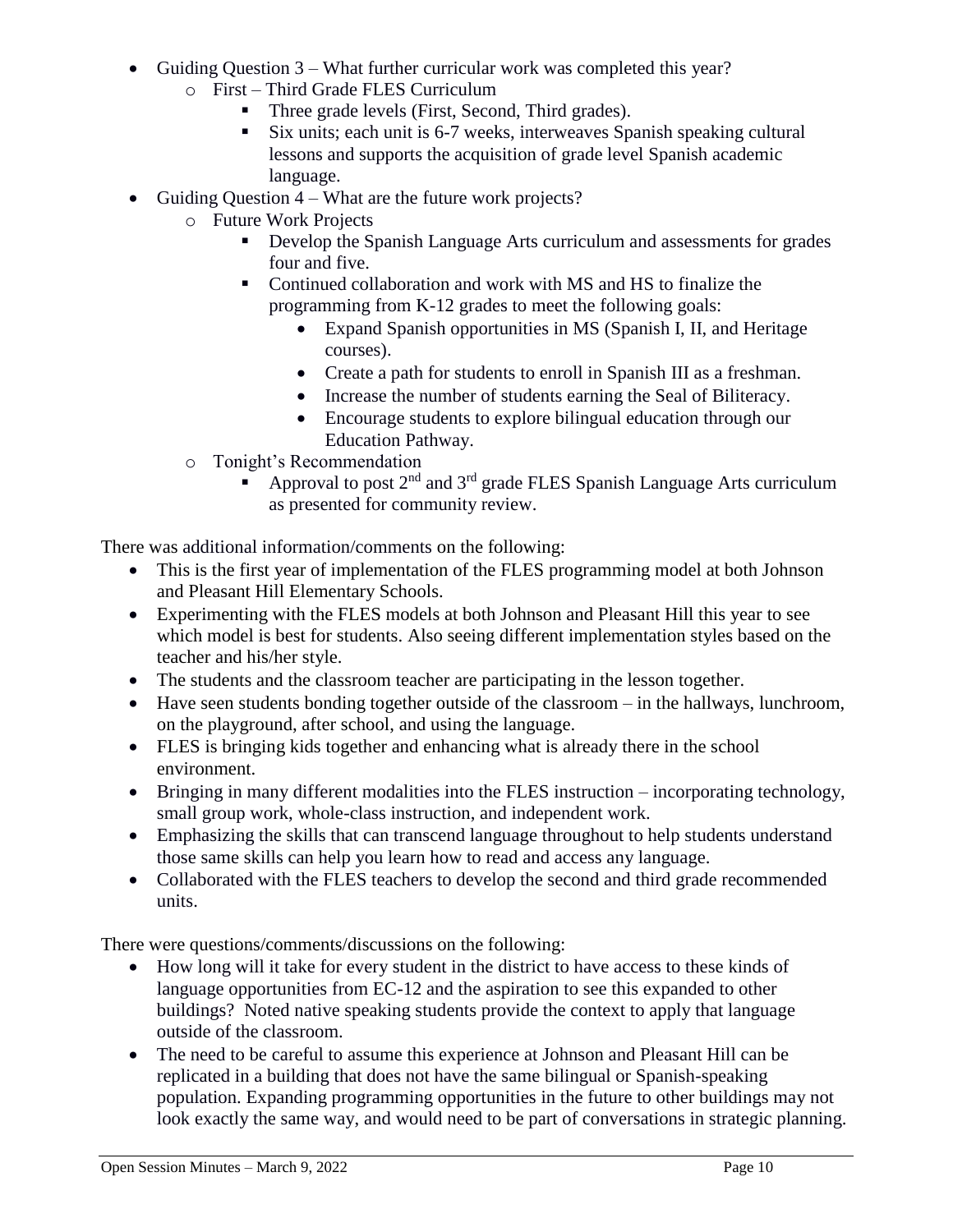- Johnson and Pleasant Hill are the two sites that have the largest Spanish bilingual population. The teams at both schools meet monthly to discuss the implementation of FLES in their buildings and the best model to use going forward.
- The plan is to add one grade level to this cohort each year and add the new first-grade classes at these buildings with each new school year.
- The units in the proposed second and third-grade curriculum align with science and social studies and try to bring in content that is being taught in English within the Spanish Language Arts experience.
- Staffing do anticipate a .5 increase (Johnson) and running the program with the existing multilingual staff (Pleasant Hill).
- Students from Spanish-speaking backgrounds can see themselves reflected and/or connect with material taught at school and offers other students a lens into another culture – this is essentially culturally responsive teaching.
- Burmese is the second most common language in the district and we are currently not close to having the twenty students at a school that would make it a bilingual site.
- FLES is not the only model to begin teaching other languages. Are we thinking of other models that can be used in our schools to teach other languages? When children hear multiple languages spoken, they experience multiculturalism or multilingualism.
- The recommendation for the FLES model came out of a study conducted about how the district was going to best address the requirement of teaching Spanish Language Arts to our Transitional Bilingual students. Additionally, the district must do curricular work for our other bilingual sites that have a smaller bilingual population. Looking at English Language Arts instruction at the elementary level.
- For students who move into both Johnson and Pleasant Hill as we continue to build the curriculum, teachers will need to differentiate and tailor the curriculum based on where students are at and to best meet the needs of the student.
- FLES is implemented in every first-grade classroom at both Johnson and Pleasant Hill schools.

It was recommended that the Board of Education approve the  $2<sup>nd</sup>$  and  $3<sup>rd</sup>$  grade FLES Spanish Language Arts curriculum for community review.

## **MOTION**

Member Booton moved, Member Paulsen, seconded to approve the  $2<sup>nd</sup>$  and  $3<sup>rd</sup>$  grade FLES Spanish Language Arts curriculum for community review as presented. Upon a roll call vote being taken, the vote was AYE 7, NAY 0. **The motion carried 7-0.** 

## Approval of the 2022-23 Fee Schedule

During the 1994-1995 school year, the District instituted a basic fee schedule at all school levels that was put into effect as of the 1995-1996 school year. Annually, the administration reviews the fee schedule in preparation for the upcoming school year. A recommendation is then brought to the Board of Education for approval.

In March of 2010, the Board of Education was asked to approve a fee list for high school course consumables. In the past, the Board approved a blanket statement allowing for consumable fees to be assessed at cost. The Board was asked to approve a defined list, as these fees were to be assessed upon student registration for these courses, versus being collected in the classroom. In addition, the cost of workbooks was added to the list of consumables.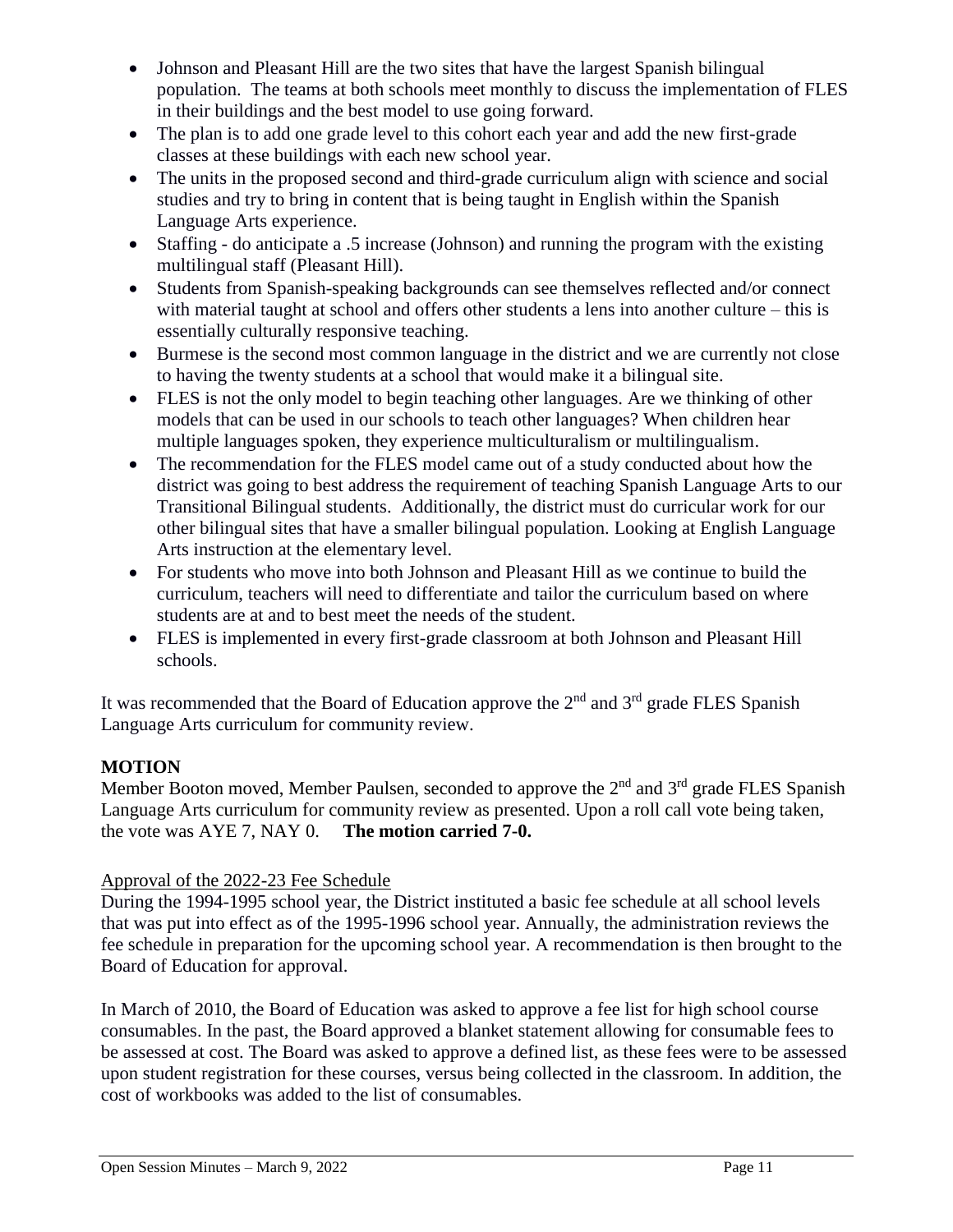The recommended fee schedule for the 2022-2023 school year was attached to the board report. The administration has reviewed the current revenue impact of fees collected, and how they offset ongoing expenditures in the budget. The Business Office recommends that all existing fees remain constant, meaning no change, except for the following areas at the high school level:

- Increased the Graduation Fee from \$30.00 to \$35.00 to cover increased costs
- Added Lifetime and Fitness Bowling (WWS Only) at \$60.00 per semester
- Added Lifetime and Fitness Golf (WWS Only) at \$40.00 per semester
- Added Lifetime and Fitness Adventure (WWS Only) at \$55.00 per semester
- Added AP Art History course fee at \$25.00 per semester

This information has been shared with the Board Finance Committee. As in the past, fees will be \$10 less for those who pay before 7/1/2022.

The administration is not recommending any changes to athletic fees, and consumable fees will still be charged at cost, as they have been in the past. Tuition-based fees for ADK and Early Childhood will be set at the customary rate as well. The high school course fee list was also included in the board report. Proposed consumable fees are based on need; workbook fees are assigned at cost.

There was additional information/comments on the following:

- Reminder to the Board registration fees were reduced going into the current school year, and the administration is not recommending any change to the core registration fees for the 2022-23 school year.
- There are course-specific fees that fluctuate year to year based on the actual costs that are associated with those specific user fees.

There were questions/comments/discussions on the following:

- Request for a list of what is a sport vs. activity.
- Activity or club fees are included in your base registration fee; competition sports are a separate fee.
- E-sport and whether this is charged a sports fee vs. activity fee.
- Graduation fee increase of \$5 came from the HS level.
- Yearbook fees not being eligible for full or partial waiver; are there other mechanisms in the district that can subsidize yearbooks for seniors that want them (such as booster club)?
- A way to determine how many students are using planners that are purchased for the students? Currently purchased for MS and HS students.

It was recommended the Board approve the 2022-2023 Student Fee Schedule as presented.

### **MOTION**

Member Paulsen moved, Member Booton, seconded to approve the 2022-2023 student fee schedule as presented. Upon a roll call vote being taken, the vote was AYE 7, NAY 0. **The motion carried 7-0.** 

## **WRITTEN REPORTS**

Monthly Financial Reports FOIA Report Board Communication Log Citizens Advisory Committee (CAC) Report